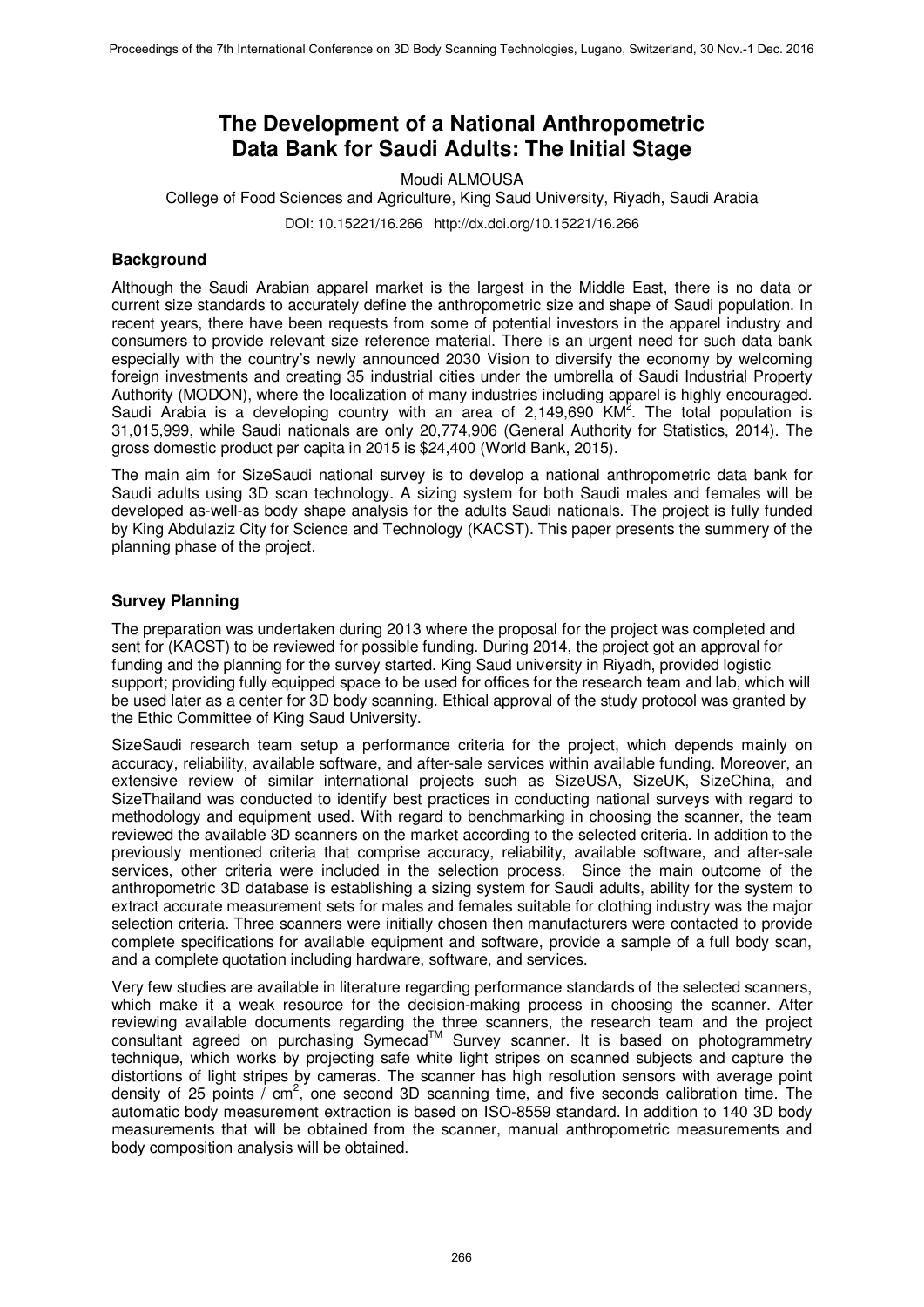### **Sampling and recruitment method**

Unlike similar national sizing surveys that have been conducted, SizeSaudi project may face different obstacles due to the conservative nature of the Saudi culture where privacy may be an issue especially in collecting 3D data for female participants. To solve this issue, we omitted the awareness campaigns and media advertisements that were initially proposed.

International anthropometric standards such as (ISO 7250; Basic body measurements for technological design" and ISO/DIS 15535 "General requirement for establishing anthropometric database") serve as a reliable guide for survey methodology, which include the sampling method and number of subjects needed to achieve statistical significance and the required data (Annis 1978, and Roebuck, 1995).

The country is divided into 13 administrative regions. However, for the sake of the study we divided the country into five geographical regions; Middle, East, West, North, and South. A stratified sampling method will be used according to the recommendations of ISO/DIS 15535. Five thousand Saudis adults aged 18 years or older will be scanned using three-dimensional body scanner.

A multistage data collection process will be employed according to the established protocol which is adapted from Anthropometric Standardization Reference Manual (Lohman and Martorell, 1988) and National Health Nutrition Examination Survey: Anthropometry Procedures Manual, 2007.

First, respondents will register and respond to questionnaire and book an appointment through the project website. Participants will be then contacted by an administrative person for confirmation of appointment and data collection location. Upon arrival, each participant will be greeted and invited to watch with a group an introduction video about the project and the scanning process and will be then asked to read and sign the consent form which includes a unique reference number on the first page, where participants will carry with them through all data collection stages. Participant will be moved to the next station where they will be provided a scan ware and ask to change their clothing in the changing room. The next stage is manual measurements and body composition analysis, followed by the last stage, which is 3D scanning.

Questionnaire includes sociodemographic characteristics, body satisfaction, health-related habits, and history of chronic diseases. The instrument was translated into Arabic by the research team, and then back-translated by a professional translator to ensure the accuracy of translation where some adjustments were made. A pilot was conducted on 35 respondents for test validity, and necessary adjustments were made.

After collecting data from participants, three different sets of questionnaires will be sent via email for participants who are willing to further participate in any of the sub studies including: marketing and purchase behavior, and lifestyle and dietary habits. Manual measurements that will be collected include stature, crotch height, crotch length, vertical trunk circumference, and armcye height as advised by the project expert advisor. Body Composition Analyzer will be used which provides weight and a complete body composition analysis for each participant in less than 30 seconds. Data include weight, body fat percentage, body fat mass, body mass index (BMI), fat free mass, estimated muscle mass, total body water, and basal metabolic rate. Tow static scan poses; standing and sitting, will be captured for each participant.

Data will be collected from five main regions in the country (Central, North, East, West, and South). Data for female participants will be collected in 3D scanning centers inside female university campuses and for male participants in booths in main university lobbies as well as in shopping malls.

Two training courses, one after scanner installation and the other just before starting the pilot by an expert from the 3D scanner manufacturing company for the research team on the 3D body scanner and purchased software were conducted. A series of experiments were conducted to test for synchronizing the three data sets; questionnaires, manual measurements and body composition analysis, and 3D scan data. Moreover, three samples of modest scan wear were tested to determine which scan wear will be used without jeopardizing the quality of the 3D scan data. After finishing the planning stage, a pilot study will take place in October 2016 with 50 participants, 25 females and 25 males before conducting the national survey to validate data collection procedure.